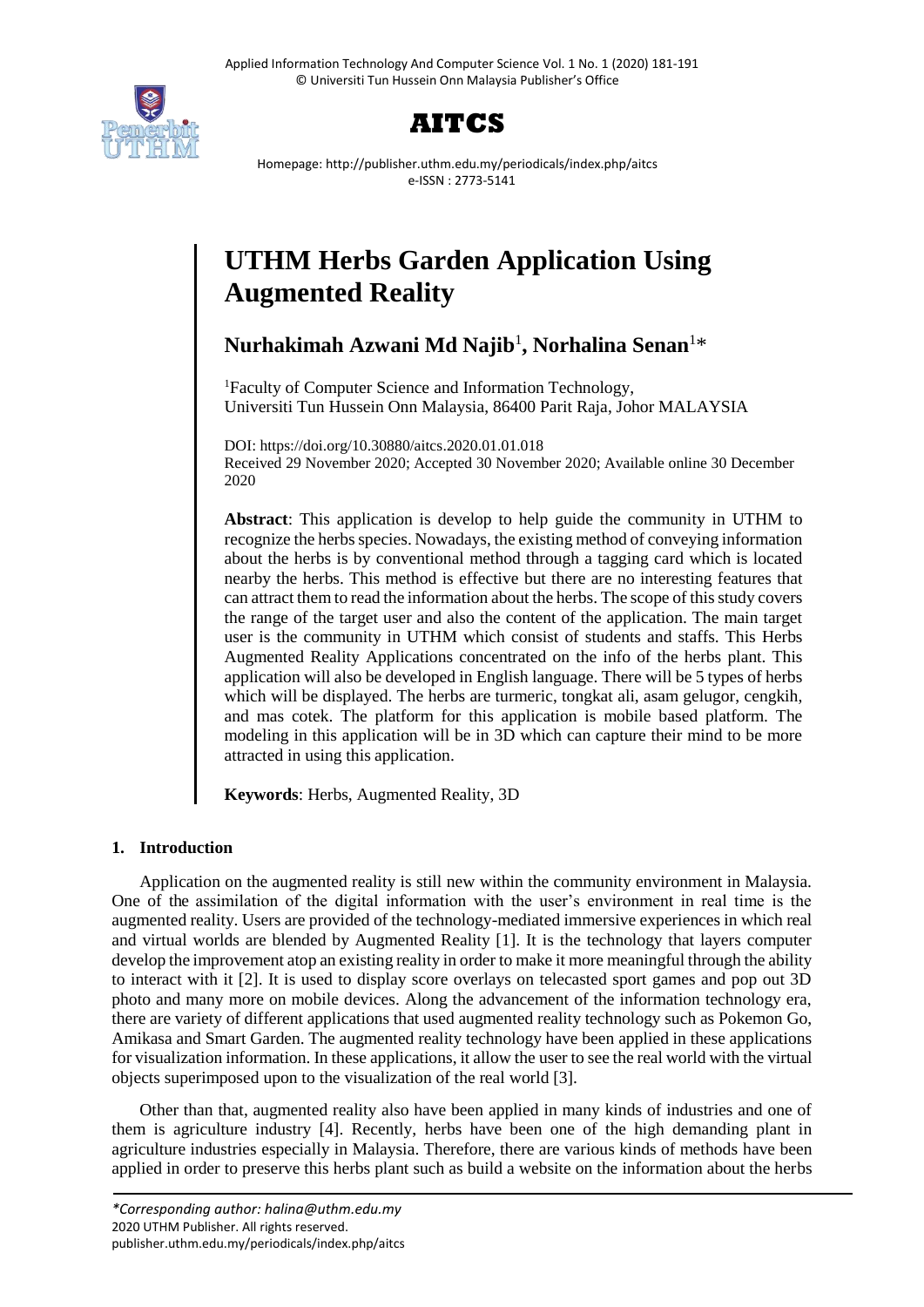plant.

For that, Universiti Tun Hussein Onn Malaysia (UTHM) give an effort in preserving this herbs plant by developing the UTHM Herbs Garden. The purpose of building this Herbs Garden is to introduce the herbs plant to the UTHM community and give awareness about the importance of the herbs. Unfortunately, there are lack of information about the herbs provided in the UTHM Herbs Garden. Therefore, it is quite hard for UTHM community to get information about the herbs. Thus, in this study an augmented reality is proposed to convey the information about the herbs in UTHM Herbs Garden.

This augmented reality technology can help the community to easily gain access the information about the herbs. Thus, based on the information provided, the users can quickly memorize all the information about the plants from their mobile device as it is much more attractive compared to the conventional method which is using tagging card. For example, the users will see the 3D model and the information about the plant when they scan the marker which is located nearby the plant.

#### **2. Literature Review**

In this chapter, an overall review regarding an augmented reality on Herbs application for student in Universiti Tun Hussein Onn (UTHM) is explained. The issues that are being covered in this chapter is information about the herbs plant that plays the important role for the next generation to know about it and how the herbs information are delivered to the community. Next, the study about augmented reality technologies will be discussed in this chapter.

In order to have a vivid description of the project to be developed, the comparison between the propose application and the similar existing herbs applications is explained.

#### 2.1 Herbs Garden

Herbs is a plant that dies back to the ground each year without forming woody stem tissues and a limits the number of plants [6]. Herbs can be categorized into six which are annuals, perennials, biennials, culinary herbs, aromatic herbs and medicinal herbs. All these categories have different functionality and purposes. For instance, culinary herbs such as chives, dill, thyme, basil and sage can be used for creating great tasting food, while aromatic herbs include lavender, lemon verbena, mint and rosemary can be used as perfumes, candles, and toiletries which provides a good smell [17]. Besides, herbs also can be used for medical purposes.

One of the effort that is done by UTHM is by creating a herbs garden which consists of many different kind of herbs. Figure 1 show the UTHM herbs garden. The information about the herbs in the garden is delivered through a tagging card at the herbs plant. Through this method people can easily obtain the herb's information by reading the information provided on the tagging card. Unfortunately, there are also some lacking or drawback though using this tagging card. As time goes by, the information written on the tagging card will slowly fade away and the tagging card will decayed which caused by the changes of the weather. Besides that, based to the interview session with the Subject Matter Expert (SME) of the herbs from Universiti Tun Hussein Onn Malaysia (UTHM), Prof. Madya Dr Alona Cuevas Linatoc that has been carried out formerly, it could be epitomize that the current method to introduce the herbs species might not be enough for the community in UTHM.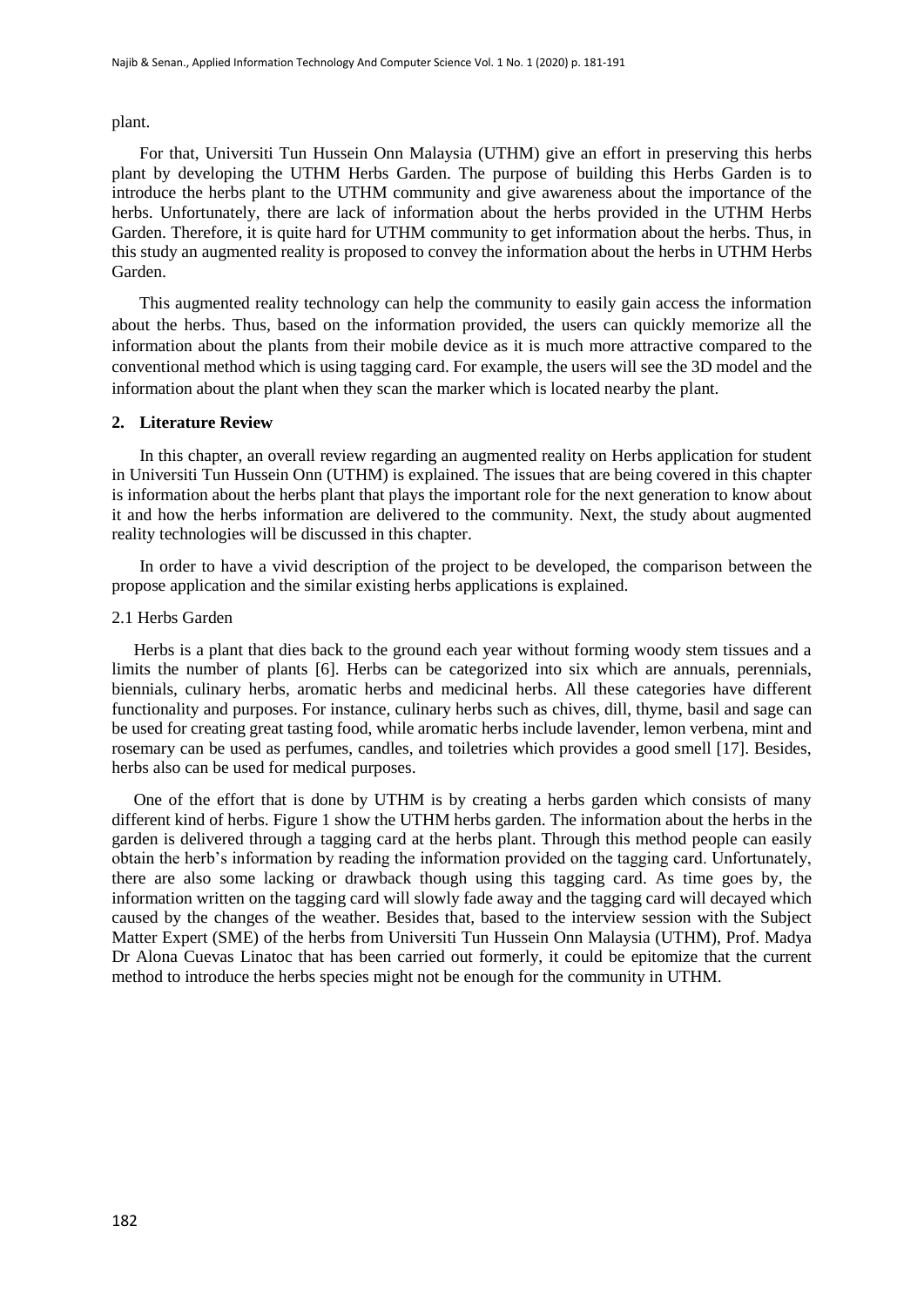

**Figure 1: UTHM Herbs Garden**

# 2.2 Augmented Reality

Augmented Reality (AR) is a field of computer research which deals with the combination of realworld and the computer-generated data [2]. It is a new technology that involves the overlay of computer graphics on the real world [3]. AR is within a more general context termed Mixed Reality (MR), which refers to a multi-axis spectrum of areas that cover Virtual Reality (VR), AR, telepresence and other related technologies. AR can be considered as a technology between VR and telepresence.

This Augmented Reality technology is user friendly and easy to interact with because it is used on mobile devices and it is easy as downloading the mobile application off the app store. Furthermore, Augmented Reality technology also provides the information in real time in a specific environment. Hence, Augmented Reality technology is proposed as a main platform in developing this application.

#### 2.3 Computer Graphic

Computer graphic indicate to the technology dealing with the generation of pictures, design on a computer [10]. Computer graphics responsible for displaying art and image data effectively and meaningfully to the user. It is also used for processing image data received from the physical world. It is computer-generated image data created with help from specialized graphical hardware and software. Computer graphics is consists of 2 dimensional perspectives (2D) and 3 dimensional perspectives (3D) [10]. 2 dimensional modelling is the drawings which are conventionally represented elements constructed of architectural and archaeological nature at different scales of representation, consisting of plans, elevations and sections [10]. 3 dimensional modelling in the computer graphic is the process of creating a 3D representation of any surface or object manipulating polygons, edges and vertices in simulated 3D space.

#### 2.4 Existing Application

The analysis of the existing applications will be explained in this chapter. The objective of analysing the existing applications is to determine the advantages and disadvantages of the application. Hence, from the analysis, the improvement and enhancement can be successful done based on user requirement. The application that will be compared are The Plant Life Balance [19] and Yates My Garden [20].

# i. Plant Life Balance

Plant Life Balance application is designed to superimposing products into living rooms. The user only need to design a drawing on scientific research to help users kit out decorate their home. This application also provides the scientific articles to develop a plant life balance index. The index will show on how different plants absorb volatile organic compounds and how the plant can improve productivity and social behaviour. To place the plant in augmented reality, users need to snap a photo of the room with the smart phone and enter the number size of plants in the spaces.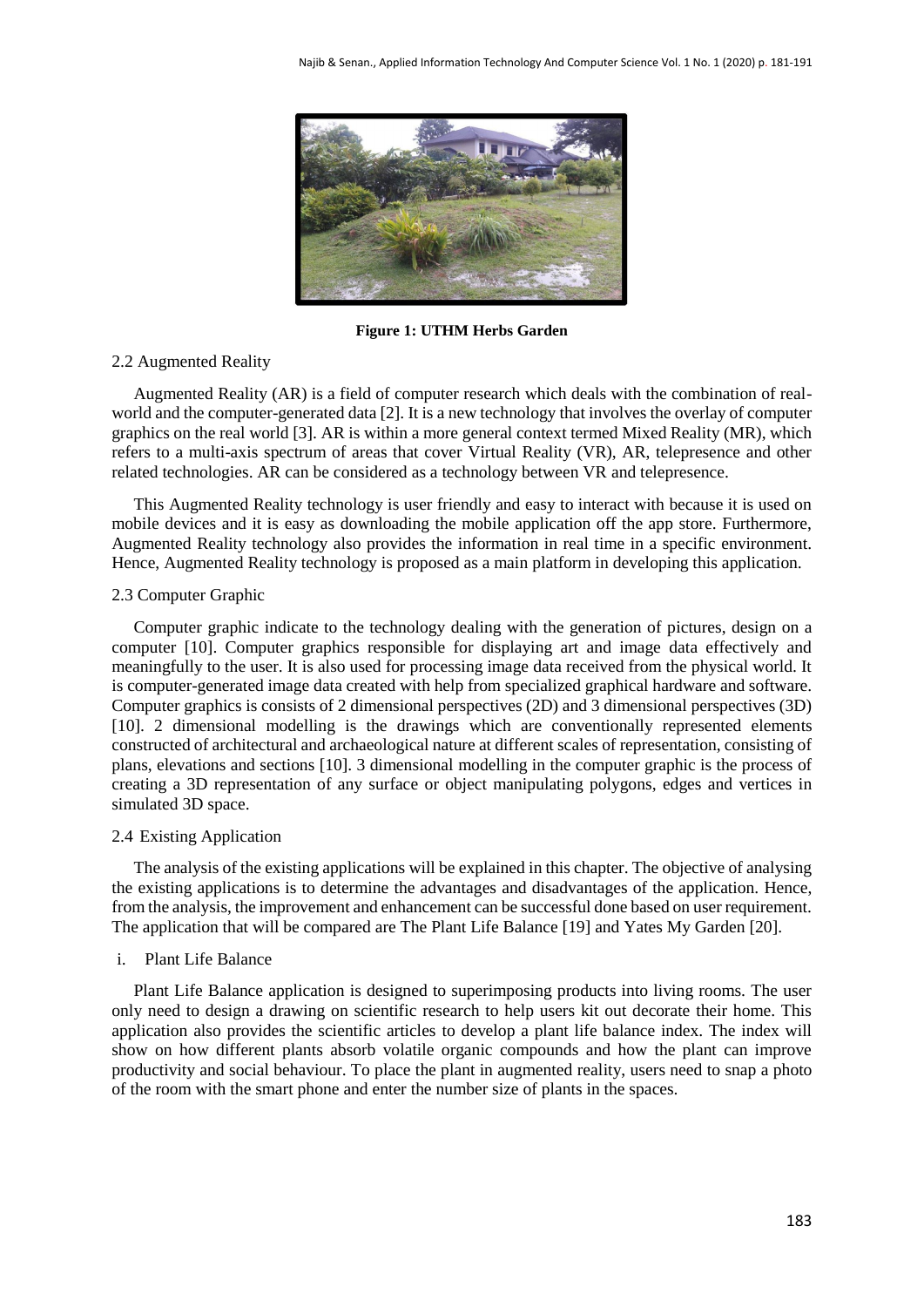

**Figure 2: Plant Life Balance application [19]**

# ii. Yates My Garden

The Yates My Garden allows user to see how different plants will look in the garden. The tool lets users search for a particular plant type, before overlaying the plant of choice on user garden image. User can then reposition and scale the plant as well as saving or sending the image to friends. See how different plants will look in user garden using the interactive visualizer tool. Users also can re-position and scale the plant as well as saving the picture. Solve garden problems by searching user massive database of pests, diseases and weeds.



**Figure 3: Yates My Garden [20]**

# iii. Herbs Garden AR

This propose application are suitable for everyone. The technique used in this application for augmented reality is marker-based. The objectives of this application is to help guide the community to recognize the herbs species. The platform used is mobile device. It is also provided a detailed information, benefits and the usability of the herbs.

|                          | <b>Plant Life Balance</b> | <b>Yates My Garden</b>  | Herb Garden              |
|--------------------------|---------------------------|-------------------------|--------------------------|
|                          |                           |                         | <b>Augmented Reality</b> |
|                          |                           |                         | (AR)                     |
| Target user              | Suitable for everyone     | Teenagers               | Suitable for everyone    |
| Augmented                | <b>Markerless</b>         | <b>Markerless</b>       | Marker-based             |
| <b>Reality Technique</b> |                           |                         |                          |
| Objectives               | Just an entertainment     | Just an entertainment,  | To help and guide        |
|                          | and to create their own   | create their own plants | the community to         |
|                          | decoration plant in a     | and design their own    | recognize the herbs      |
|                          | room                      | garden                  | species                  |
| Platform                 | Mobile devices (android   | Mobile devices (android | Mobile devices           |
|                          | and iOS platform)         | platform)               | (android platform)       |

| Table 1: Comparison between Similar Existing AR Application and Proposed Project |  |  |  |  |
|----------------------------------------------------------------------------------|--|--|--|--|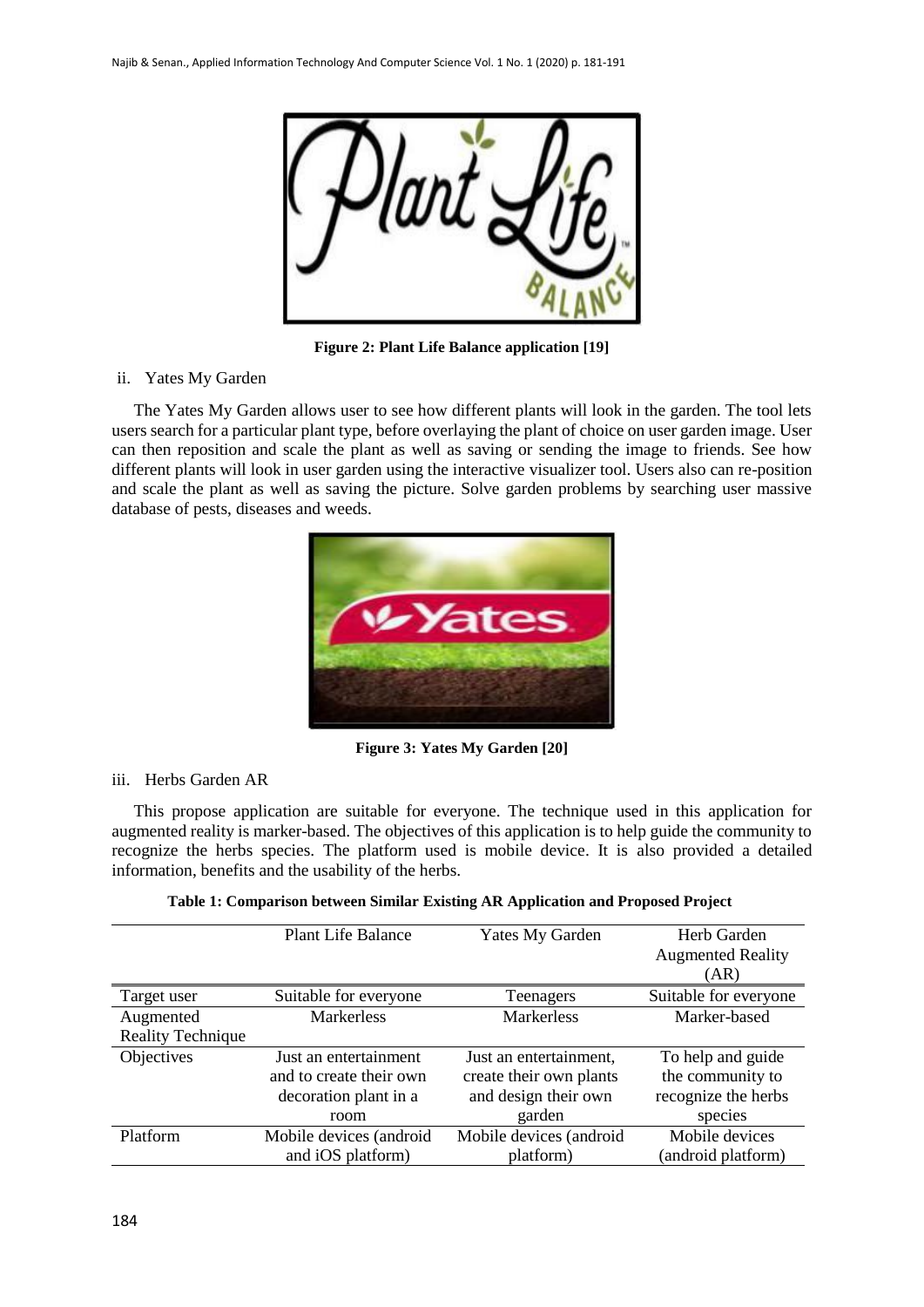|             | <b>Plant Life Balance</b> | Yates My Garden        | Herb Garden              |
|-------------|---------------------------|------------------------|--------------------------|
|             |                           |                        | <b>Augmented Reality</b> |
|             |                           |                        | (AR)                     |
| Information | Provided only basic       | Only provide the       | Provide a detailed       |
|             | information or            | characteristics of the | information, benefits    |
|             | characteristics about the | plants                 | and the usability of     |
|             | plant                     |                        | the herbs                |

**Table 1: (cont.)**

Table 1 shows that two existing applications are concentrate only on the plant without providing the information about it. While, in Herb Garden AR, the plants is specific to herbs plant which will be contrast between the others existing applications. The objective for 'Plant Life Balance' and 'Yates My Garden' are quite identical which is to provide entertainment and create their own plant and decorate their garden respectively. The 'Herb Garden AR' objective is to help and guide the community to recognize the herbs species and their benefits. In the first application, Plant Life Balance provide only basic information or characteristics about the plant. For the second application, Yates My Garden only provide the characteristics of the plants. While in 'Herb Garden AR' application provided the graphic information about the herbs plant.

# **3. Methodology**

The methodology used in this project development is elaborated. Instructional design models are suited in mostly all application. There are many different types of instructional design models, one of the model that has been widely adopted is the instructional systems development (ISD) model.



**Figure 4: ADDIE Model**

This model is generally referred as ADDIE model (Figure 4) as it consists of five phases namely Analysis, Design, Development, Implementation and Evaluation. The ADDIE model has been extensively used as a step by step procedural blueprint for the whole process of multimedia production [17]. This model is chosen for this project mainly because it is systematically enable designer to be aware of the interdependence of the elements of the total instructional system and make modification whenever it is necessary [18].

|  | <b>Table 2: Methodology Phase</b> |  |
|--|-----------------------------------|--|
|--|-----------------------------------|--|

| Phase          | Activity                                                                             |
|----------------|--------------------------------------------------------------------------------------|
| Analysis Phase | Analysis phase is the first phase in ADDIE model. It is the most crucial step in the |
|                | development process as the deliverable of this phase are the building blocks for all |
|                | subsequent design and development activities in the future [19].                     |
| Design Phase   | All the data or information collected from the analysis phase will be brought into   |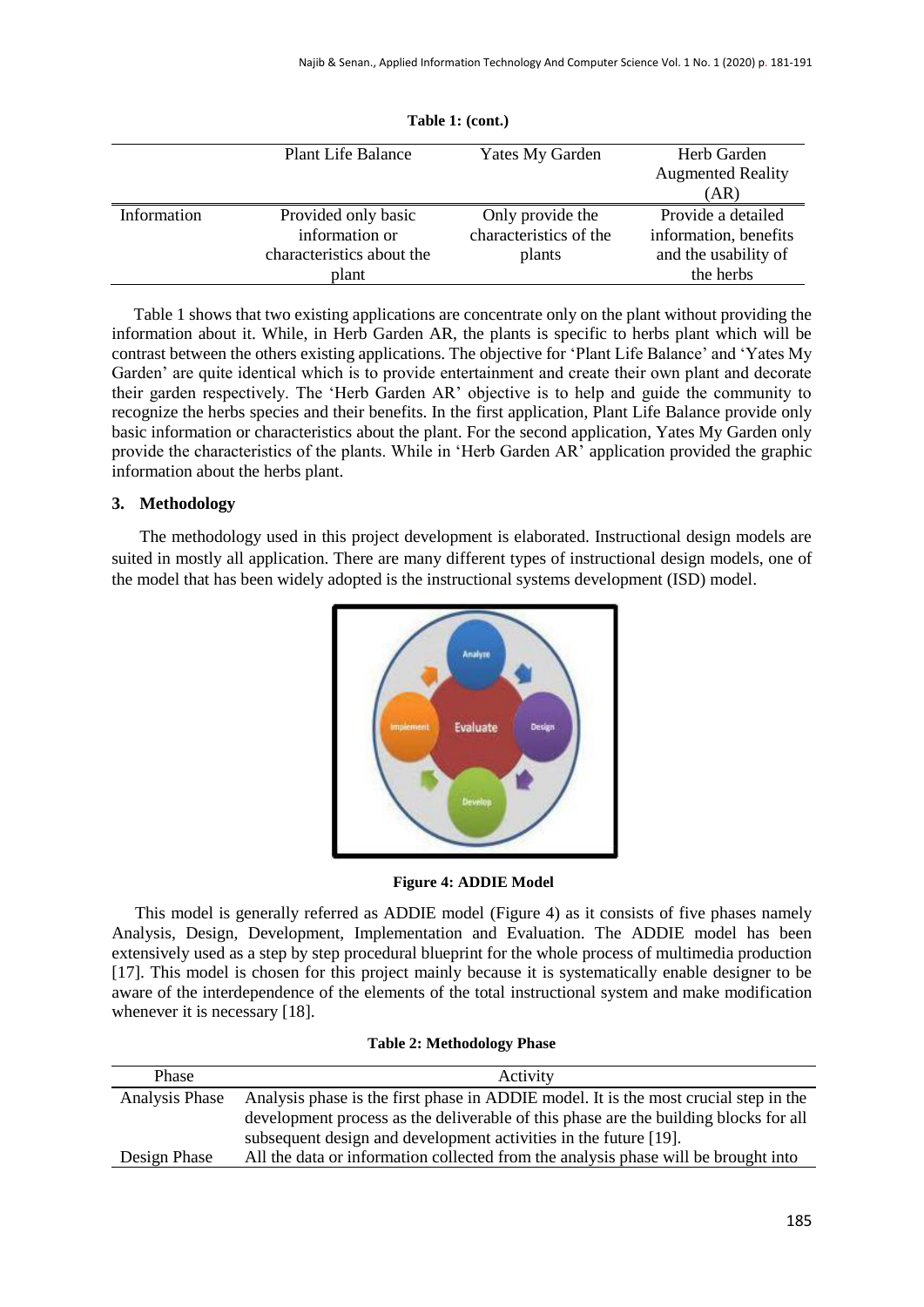| Phase          | Activity                                                                                                                                                                                                                                                                                                                                                                                                                                                                                                                                      |
|----------------|-----------------------------------------------------------------------------------------------------------------------------------------------------------------------------------------------------------------------------------------------------------------------------------------------------------------------------------------------------------------------------------------------------------------------------------------------------------------------------------------------------------------------------------------------|
|                | the design consideration to ensure the design meets the needs of targeted users.<br>Therefore, the goal of the project such as expected results, storyboard, content<br>structure, flowchart, interface design, navigation design and type of interactivity<br>would be specified in this stage.                                                                                                                                                                                                                                              |
| Development    | The development phase is implemented after completion of the design.                                                                                                                                                                                                                                                                                                                                                                                                                                                                          |
| Phase          | Development phase focuses on building the outcome of the design phase such as<br>modelling, integration, animation and the coding. Building process is the mist time-<br>consuming stage. Modelling and rendering of 3D model of the herbs plants would<br>be carried out using Blender software.                                                                                                                                                                                                                                             |
| Implementation | All the compiling and coding is completed. The functionality of the application                                                                                                                                                                                                                                                                                                                                                                                                                                                               |
| Phase          | would be final checked by running it for several times. Any error would be<br>immediately fixed. The exportation platform provided by Unity which is android<br>system would be used to perform the implementation of the application. Alpha<br>testing would be conducted by the developer to analyze the functionality before it<br>is evaluated by target user in the next phase. The output at the end of this phase is<br>an executed file .apk would be generated to be installed in mobile and few<br>functioning markers are created. |
| Evaluation     | The evaluation phase is conducted with target users to get feedback regarding                                                                                                                                                                                                                                                                                                                                                                                                                                                                 |
| Phase          | usability of the application so that the improvement can be made. The augmented<br>reality application is tested by the community in UTHM. Interview session with<br>the community of UTHM would be carried out regarding the user experience and<br>constructive suggestions for the application. The results of this phase is obtaining<br>the level of user acceptance towards this project.                                                                                                                                               |

#### **Table 2: cont**

#### **4. Analysis and Design**

In analysis phase involve the process of identifying the information needed to develop this application. There was a few process that requires early planning before the application is developed.

#### 4.1 Idea Creating Application Phase

This phase is the process of idea creating which acquired from the observation and literature research before the application design and development begin. There are two activities will be done which is identify the user requirement and application. This step is taken to identify the necessities of the developer and users in order for the application to be developed according to the requirements. Table 4.1 describe about the idea of design this application before the design and development of the application.

# 4.2 User Requirement Analysis

User requirement is a process to identify the needed of user requirement to develop this application. The information of the user requirement is acquired from the observation that is done at the Herbs Garden in UTHM and the interview of subject matter expert (SME).

The purpose of the observation is to gain the details and useful information about the herbs plant. Based on the observation, it is found that the way to deliver the information of the herbs plant to the user are inefficient because the content of the herbs information that provided on the tagging card is difficult to read as time goes by, the information written on the tagging card will slowly fade away and the tagging card will decayed which caused by the changes of the weather.

From another observation, there is an augmented reality application has been applied in education purposes. It is found that the students are easily understood the learning by using augmented reality technology and encourage them in studies. Thus, this proposed application will be developed using AR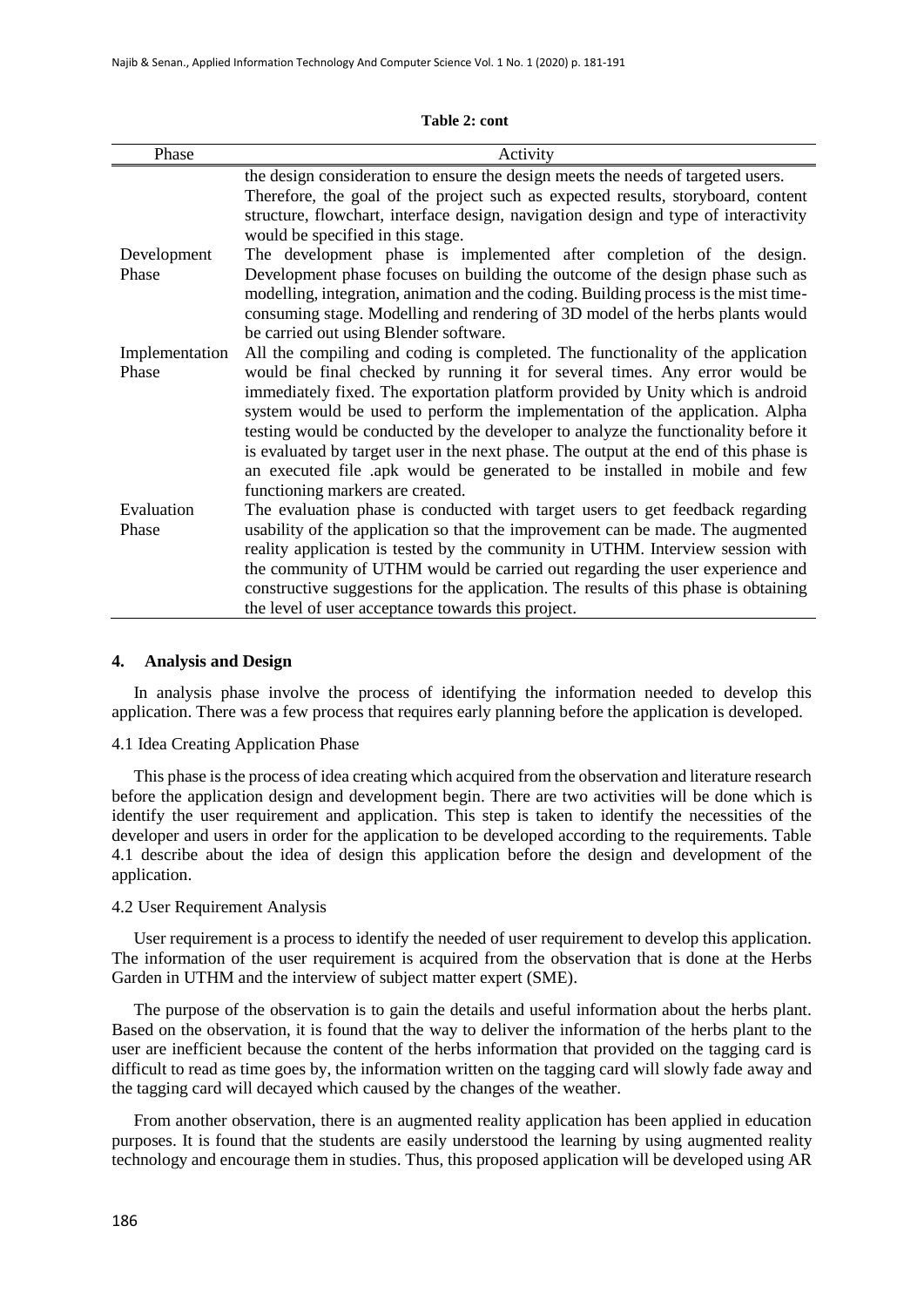technology to convey information about the herbs in a more effective way. The interview also has been conducted to know the types of herbs and its benefits from the SME.

## 4.3 Application Requirement Analysis

Application requirement analysis is to identify the hardware and software requirement that applicable to develop this Herbs Garden AR application. Hardware used to develop this application are laptop, mobile device and mouse. Laptop that used have processor Intel Core i5-7200 2.5GHz with Turbo Boost up to 3.1GHz and the operating system is Windows 10. This laptop also have 4GB of memory and 1000GB of storage to easily in the processing process. The image display to the monitor used NVIDIA GeForce 940 MX with 2GB of graphic card.

The model of the mobile phone is Samsung J7. The dimensions for this model is  $152.40 \times 78.60 \times$ 7.50 and it is also have 5.50-inch touchscreen display with a resolution of 720 pixels by 1280 pixels for the screen size. The memory and RAM for this model is 16 GB and 1.5 GB respectively. The operating system is Android 5.1. Meanwhile, the processor is 1.5 GHz Octa Core.

# 4.4 Concept Design

Concept design is an early phase of the design process, where the broad outlines of function and form of something are articulated. It includes the design of interactions, experiences, processes and strategies. It involves an understanding of people's needs - and how to meet them with products, services, & processes. Common artifacts of conceptual design are concept sketches and models. Figures 5, 6 and 7 shows the concept design of the application.



**Figure 5: Leaf Design**



**Figure 6: Leaf Design that have the texture**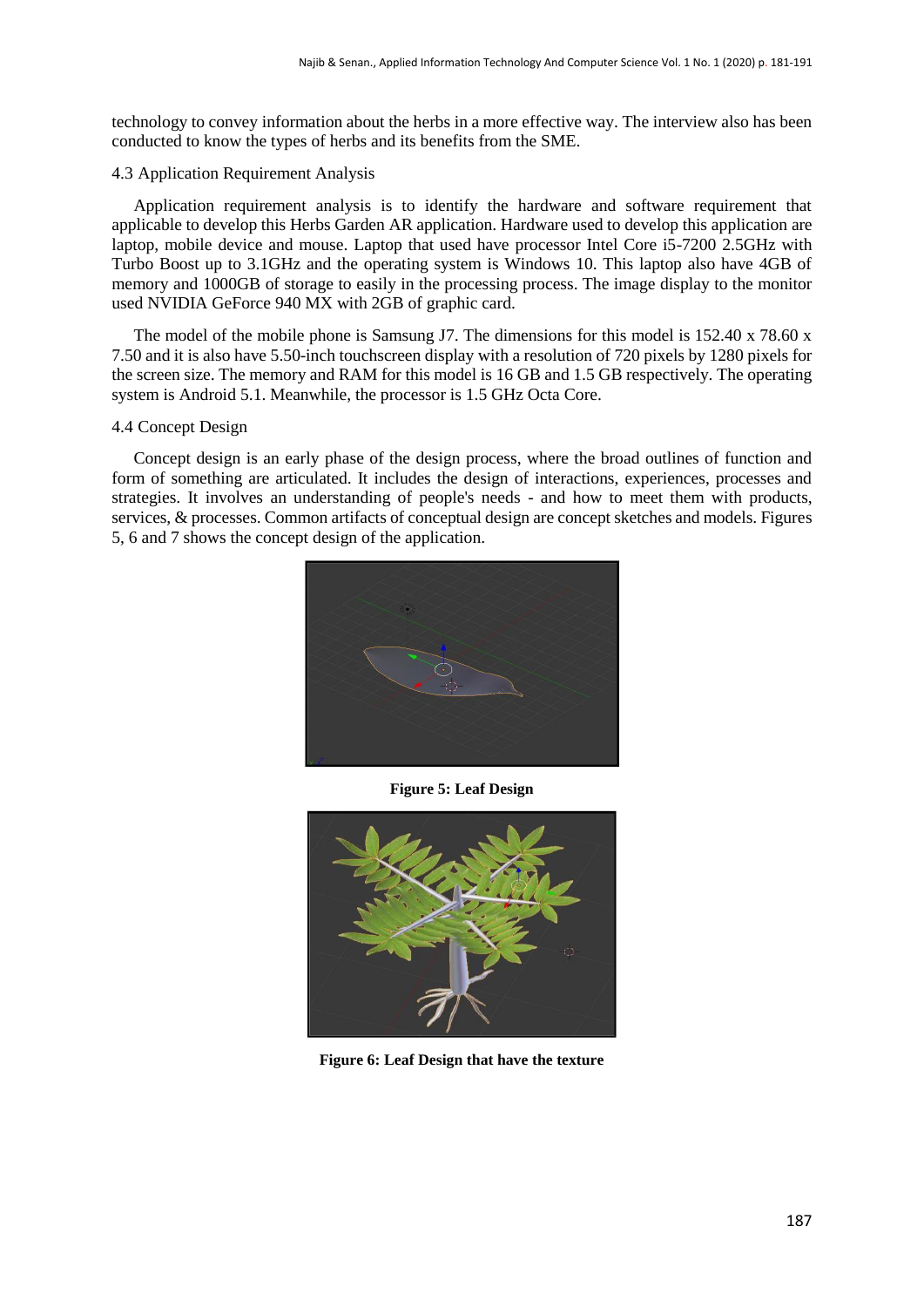

**Figure 7: Herbs Model**

Figure 8 shows the main page of Herbs Garden Application to the users. There are scan and about button. The scan button will bring the user to choose the model to scan. And in the scan button modules have info button that shows the information about the herbs plant. The about button is the information about the application.



**Figure 8: Interface of Herbs Garden AR application**

## **5. Implementation and Testing**

Implementation phase are the development and integration of modules stage that are involved turn into one complete application. Next, the testing were done to the target users to confirm the usability of the application before through the production process. During the development of application stage, there are some activities has been done for the application development. The augmented reality (AR) environmental provision and modules development are one of the activities.

## 5.1 Development of AR Environment

This AR environment refer to the used of AR technology in this application. The AR technology that has been used are marker based type. This marker based is integrated by the Vuforia and this will be the database package which can be inserted in the Unity3D software to integrate with the Herbs Garden AR environment. There are three important elements to produce the AR environment for this application which is the installation of developer platform software, marker based and the AR camera.

## 5.2 Modules Development

Module in this application are develop using Unity3D software. Modules in this application is divided into two section which is info scan of the model AR and about this application. Integration model process in Unity are click on the Import Assets on Assets. Choose a fbx. file to invented in the Unity software. Then drag the object model in the Unity scene to set the position and it size. Figure 3.4 shows the integration 3D model process are built using Maya 2016 to the Unity software.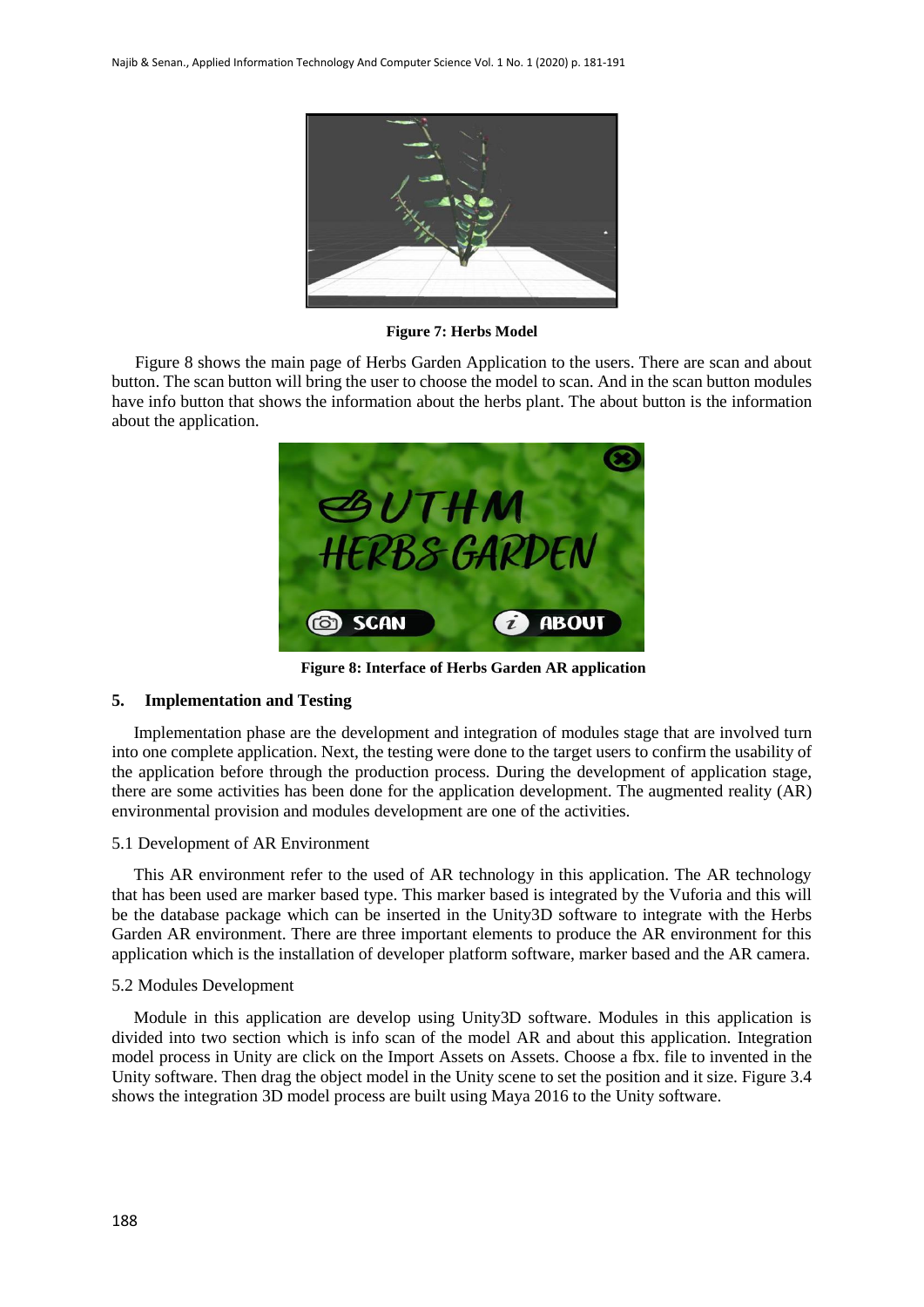

**Figure 8: Integration of 3D model process into the Unity**

# 5.3 Implementation Process

After the integration done, the implementation process will be carried out. In this phase involved two process which is the application publishing and the installation of the application in the mobile platform. \*.apk files are already compiled and then will be invented to the mobile platform. The file is open and installed in the mobile platform. Next, the users can open the Herbs Garden Application.

# 5.4 User Manual

After the installation process are done, user can open the Herbs Garden Application in the application menu or in the home screen in the mobile device. This application take a few seconds to install the content of this application when the screen is display. Table 3 show the step in using the application.

| Interface                                                                                                                           | Explanation                                                                                                                                                                                                            |
|-------------------------------------------------------------------------------------------------------------------------------------|------------------------------------------------------------------------------------------------------------------------------------------------------------------------------------------------------------------------|
| <b>GUTHM</b><br><b>HERBS GARDEN</b><br><b>2</b> ABOUT<br>co SCAN                                                                    | <b>SCAN</b><br>The main page is display and $\circledcirc$<br>button will<br>1.<br>enter to the scan of the models.<br>SCAN<br>This $\circledcirc$<br>button will bring the user to choose<br>2.<br>the model to scan. |
|                                                                                                                                     | will exit the application.<br>This button<br>3.                                                                                                                                                                        |
| Scientific<br>name:<br>Curcuma<br>longa<br>Did you know:<br>60% of total<br>world export<br>of turmeric is<br>from India<br>vuloria | There will appear two button which is<br>1.<br>and<br><b>INFO</b><br><b>INFO</b><br>2.<br>This<br>will show the information about<br>the herbs.<br>This button will be to the main page which is<br>3.<br>scan.        |

# **Table 3: The entire steps of the application**

## **6. Conclusion**

Hence, this application can help the community in UTHM to recognize the herbs plant and learn the benefits and also know the information of the herbs species. From this application could help to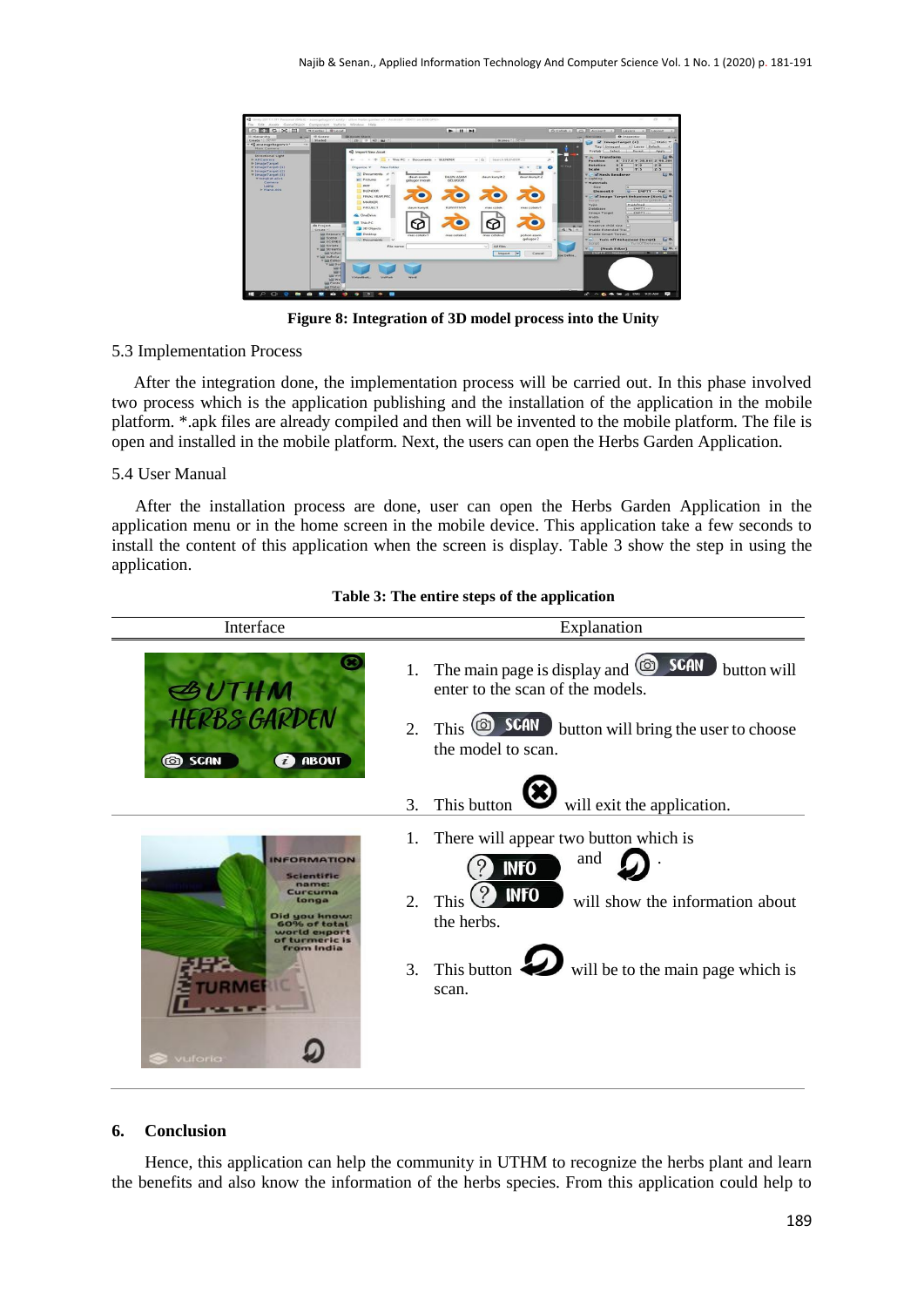maintain the species of the herb plant for the next generation. This application are develop with its own advantages and specialty. One of the advantages is the design of the interface and the functionality are concise and it is easy to use by the users. With the button provided it is easy to understand this application flow.

# **Acknowledgement**

The authors would like to thank the Faculty of Computer Science and Information Technology, Universiti Tun Hussein Onn Malaysia for its support and encouragement throughout the process of conducting this study.

# **References**

- [1] E. Klopfer, & J. Sheldon. """"Augmenting your own reality: Student authoring of sciencebased augmented reality games. New Directions for Student Leadership, 128, 85-94 2010.
- [2] H. K. Wu, S. W. Y. Lee, H. Y. Chang, & J. C. Liang. Current status, opportunities and challenges of augmented reality in education. Computers & Education, 62, 41-49, 2013.
- [3] M. N. K. Boulos, Z. Lu, P. Guerrero, C. Jennett, & A. Steed. "From urban planning and emergency training to Pokémon Go: applications of virtual reality GIS (VRGIS) and augmented reality GIS (ARGIS) in personal, public and environmental health". International Journal of Health Geographics, 16(1), 7, 2017.
- [4] Y. Zhu, H. Ye, & S. Tang. "Research on the Communication Effect of Augmented Reality Technology in Electronic Publications among Youth—A Case Study of Augmented Reality Interactive Science Reading". Advances in Applied Sociology, 7(08), 305, 2017.
- [5] S. Shekhar, J. Colletti, F. Muñoz-Arriola, L. Ramaswamy, C. Krintz, L. Varshney, & D. Richardson. "Intelligent Infrastructure for Smart Agriculture: An Integrated Food, Energy and Water System". arXiv preprint arXiv:1705.01993, 2017.
- [6] S. M. Appling, & J. G. Latimer. Herb Culture and Use, 2011.
- [7] 김 정 현 . (2011). Introduction to Augmented Reality. 한국 HCI 학회 학술대회, 1241- 1281.
- [8] R. Silva, J. C. Oliveira, & G. A. Giraldi. "Introduction to augmented reality". National Laboratory for Scientific Computation, Av. Getulio Vargas, 2003.
- [9] R. Azuma. A survey of augmented reality. ACM SIGGRAPH, 1-38, 1997.
- [10] P. Milgram and F. Kishino. "A taxonomy of mixed reality visual displays". IEICE Transactions on Information Systems, E77-D (12): 1321-1329, 1994.
- [11] R. Azuma. "Tracking requirements for augmented reality". Communications of the ACM, 36(7):50-51, 1993.
- [12] L. H. Richard. "Registration errors in augmented reality systems". Technical Report TR95-016, The University of North Carolina, 1 1995.
- [13] W. Grimson, G. Ettinger, T. Kapur, M. Leventon, W. Wells, and R. Kikinis. "Utilizing segmented MRI data in imageguided surgery". International Journal of Pattern Recognition and Artificial Intelligence, 11(8):1367-97, 1998.
- [14] R. Chinthammit et al. "Head tracking using the virtual retinal display". Second IEEE and ACM International Symposium on Augmented Reality, 235-242, 2001.